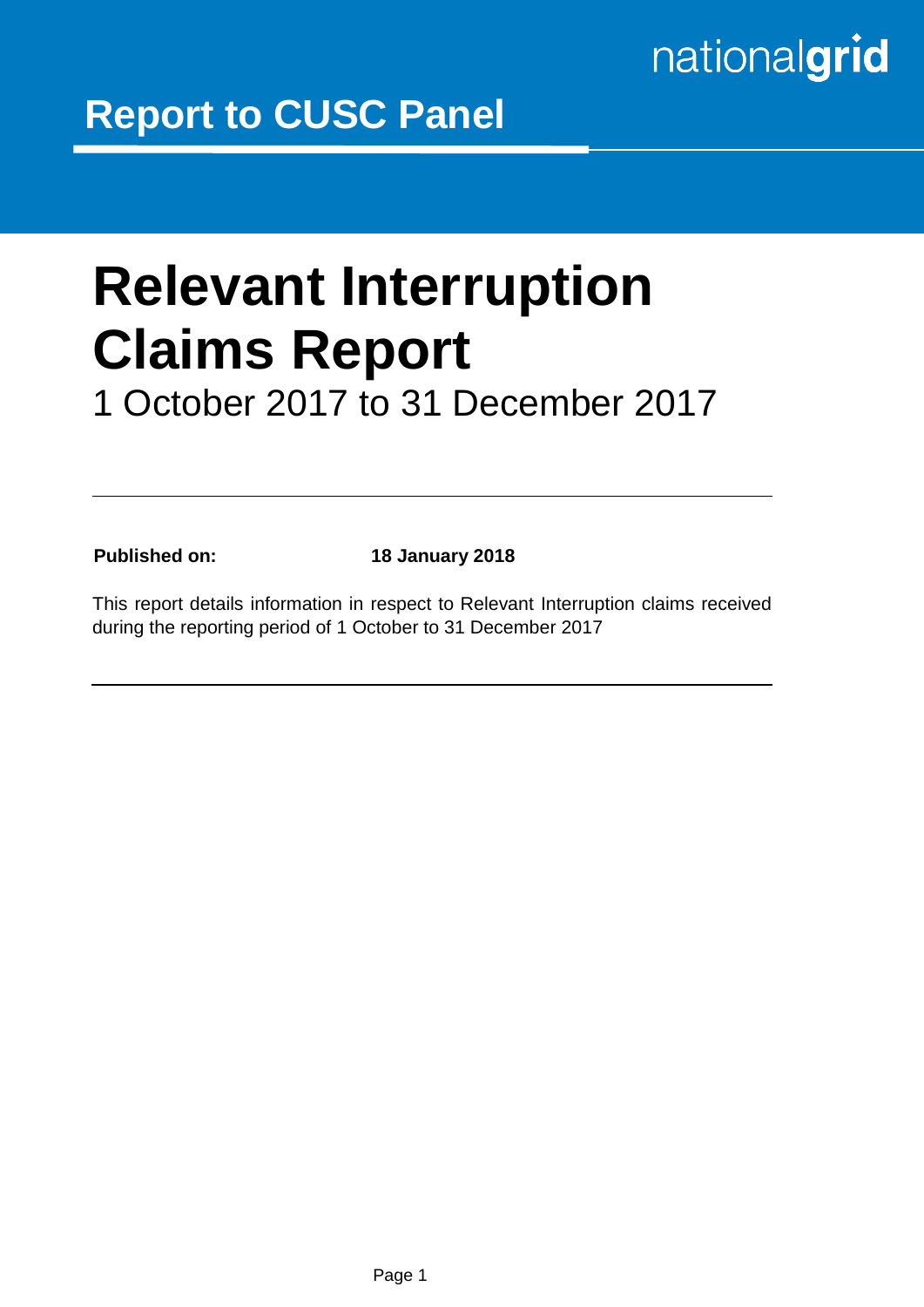## **[1. CMP212 Relevant Interruption Claims Report.....................................](#page-2-0) 3**

#### **Document Control**

| Version | Date            | <b>Author</b>      | <b>Change Reference</b> |
|---------|-----------------|--------------------|-------------------------|
|         | 18 January 2018 | Code Administrator | Report to CUSC          |
|         |                 |                    | Panel                   |



**Any Questions?**

Contact: **Chrissie Brown** 

Code Administrator



**Christine.brown1@na tionalgrid.com**

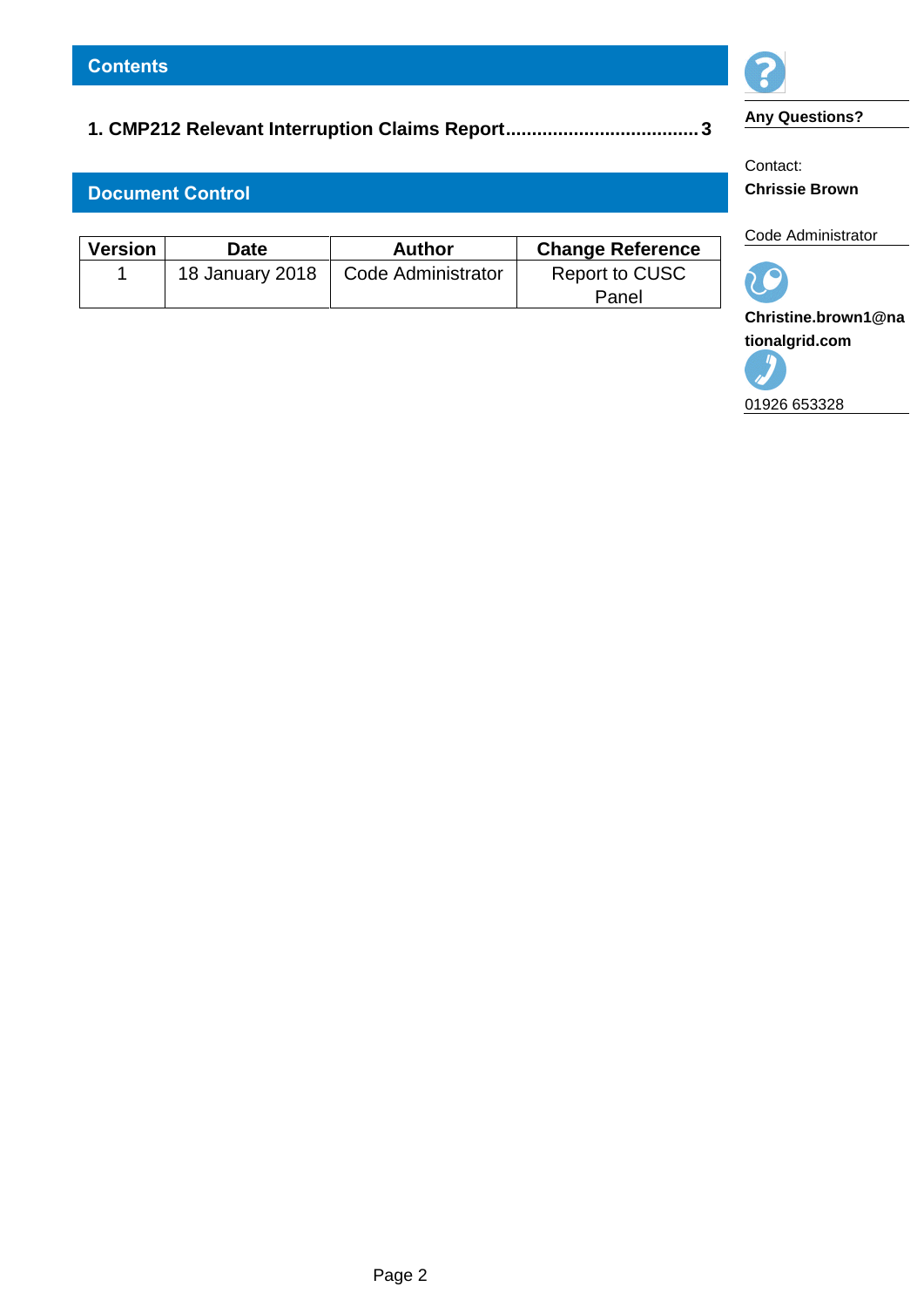#### <span id="page-2-0"></span>1.1 **Purpose of Relevant Interruption Claims Report**

As a result of the implementation of **'CMP212: Process for setting minimum limits for claims for Relevant Interruptions'**, it was agreed that the Code Administrator would produce a report to the CUSC Panel detailing information in respect of the Relevant Interruptions received during each reporting period.

This report covers the reporting period from 1 October 2017 to 31 December 2017. These reports are be produced quarterly as of 1 July 2014 and submitted to the CUSC Modifications Panel.

#### 1.2 **Summary**

Table 1 below gives an overview of the status of the claims received during this reporting period.

#### *Table 1*

| <b>Claims being</b><br>processed | <b>Claims</b><br><b>Pending</b><br><b>Payment</b> | <b>Claims Paid</b> | <b>Claims</b><br><b>Rejected</b> | <b>Total Claims</b><br><b>Received</b> |
|----------------------------------|---------------------------------------------------|--------------------|----------------------------------|----------------------------------------|
|                                  |                                                   |                    |                                  | m                                      |

- Two claims were received under the CMP212 process within this reporting period
- No new claims were classed as valid
- No claims were rejected in this period

### 1.3 **Additional Detail**

Table 2 shows details of individual claims in date order received during this reporting period.

| <b>Table 2</b> |                                             |                           |                                                                      |                                                                   |                                                    |                                                      |
|----------------|---------------------------------------------|---------------------------|----------------------------------------------------------------------|-------------------------------------------------------------------|----------------------------------------------------|------------------------------------------------------|
| <b>Claim</b>   | <b>Power</b><br><b>stations</b><br>affected | <b>Status</b>             | <b>Days</b><br>between<br>claim<br>submission<br>and final<br>letter | <b>Extension</b><br>to CUSC<br><b>Section</b><br>5.10.6<br>agreed | <b>Paid</b><br><b>Value £k</b><br>(nearest)<br>5k) | As a result of<br><b>CMP235/6</b><br>implementation? |
| 56             | 1                                           | <b>Being</b><br>processed |                                                                      |                                                                   |                                                    |                                                      |
| 57             | 1                                           | <b>Being</b><br>processed |                                                                      |                                                                   |                                                    |                                                      |